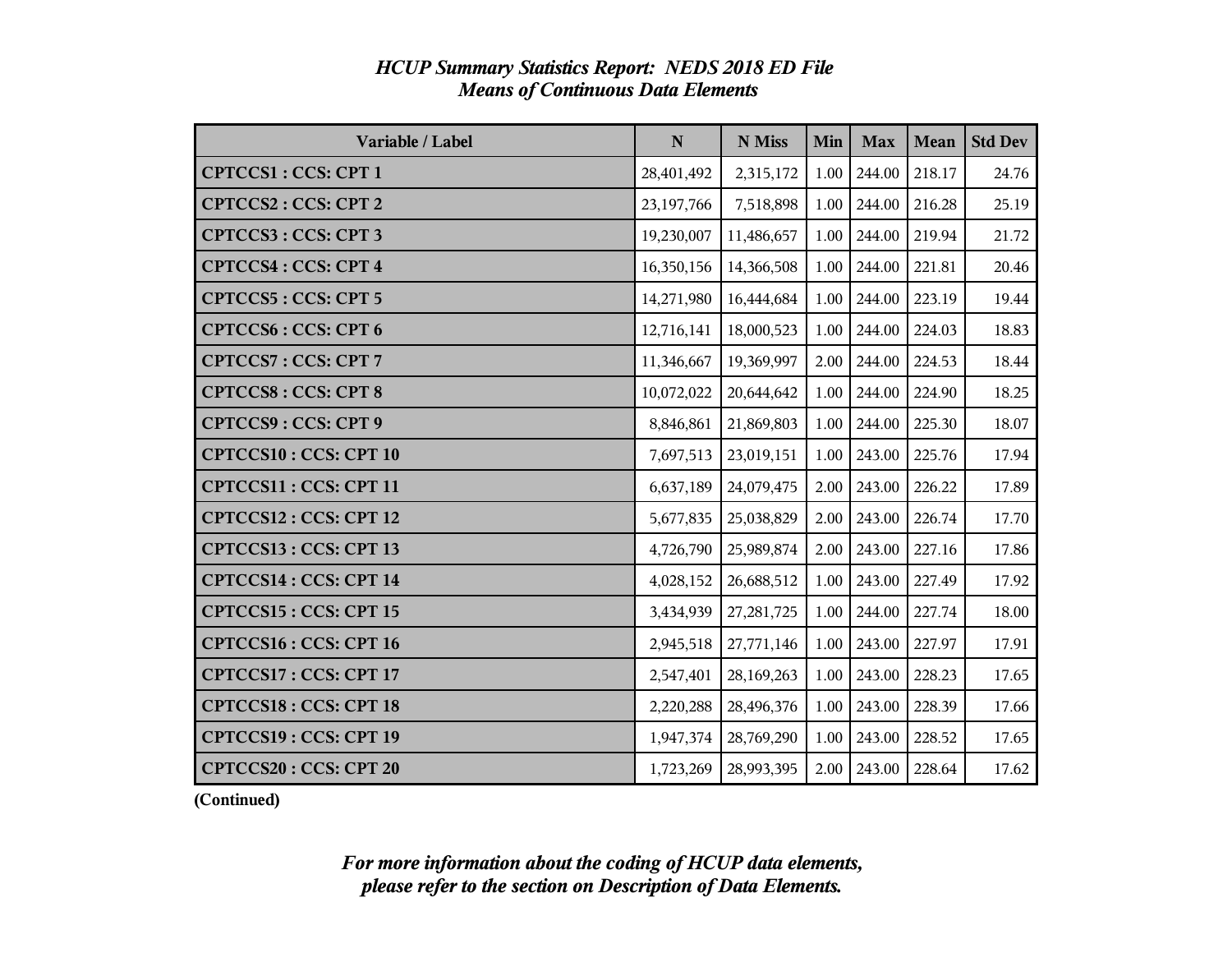| Variable / Label                                     | N          | N Miss       | Min  | <b>Max</b> | Mean   | <b>Std Dev</b> |
|------------------------------------------------------|------------|--------------|------|------------|--------|----------------|
| CPTCCS21: CCS: CPT 21                                | 1,441,990  | 29,274,674   | 2.00 | 243.00     | 228.84 | 17.42          |
| <b>CPTCCS22: CCS: CPT 22</b>                         | 1,251,581  | 29,465,083   | 2.00 | 244.00     | 229.11 | 17.43          |
| CPTCCS23: CCS: CPT 23                                | 1,122,877  | 29,593,787   | 2.00 | 243.00     | 229.22 | 17.46          |
| <b>CPTCCS24 : CCS: CPT 24</b>                        | 1,011,448  | 29,705,216   | 2.00 | 244.00     | 229.29 | 17.59          |
| CPTCCS25: CCS: CPT 25                                | 911,889    | 29,804,775   | 1.00 | 243.00     | 229.43 | 17.58          |
| <b>CPTCCS26: CCS: CPT 26</b>                         | 776,931    | 29,939,733   | 1.00 | 244.00     | 229.46 | 17.73          |
| CPTCCS27: CCS: CPT 27                                | 700,129    | 30,016,535   | 1.00 | 243.00     | 229.60 | 17.78          |
| <b>CPTCCS28: CCS: CPT 28</b>                         | 634,036    | 30,082,628   | 2.00 | 243.00     | 229.76 | 17.83          |
| CPTCCS29: CCS: CPT 29                                | 573,341    | 30,143,323   | 2.00 | 243.00     | 229.96 | 17.85          |
| CPTCCS30: CCS: CPT 30                                | 518,394    | 30,198,270   | 2.00 | 243.00     | 230.16 | 17.76          |
| CPTCCS31: CCS: CPT 31                                | 437,946    | 30,278,718   | 2.00 | 243.00     | 230.32 | 17.69          |
| CPTCCS32: CCS: CPT 32                                | 368,407    | 30,348,257   | 2.00 | 243.00     | 230.68 | 17.47          |
| CPTCCS33: CCS: CPT 33                                | 332,984    | 30,383,680   | 2.00 | 243.00     | 230.90 | 17.55          |
| CPTCCS34: CCS: CPT 34                                | 302,480    | 30,414,184   | 2.00 | 243.00     | 231.01 | 17.67          |
| CPTCCS35: CCS: CPT 35                                | 275,844    | 30,440,820   | 2.00 | 243.00     | 231.21 | 17.58          |
| NCPT : Number of CPT/HCPCS procedures for this visit | 30,716,664 | $\mathbf{0}$ | 0.00 | 35.00      | 6.51   | 6.82           |

#### *HCUP Summary Statistics Report: NEDS 2018 ED File Means of Continuous Data Elements*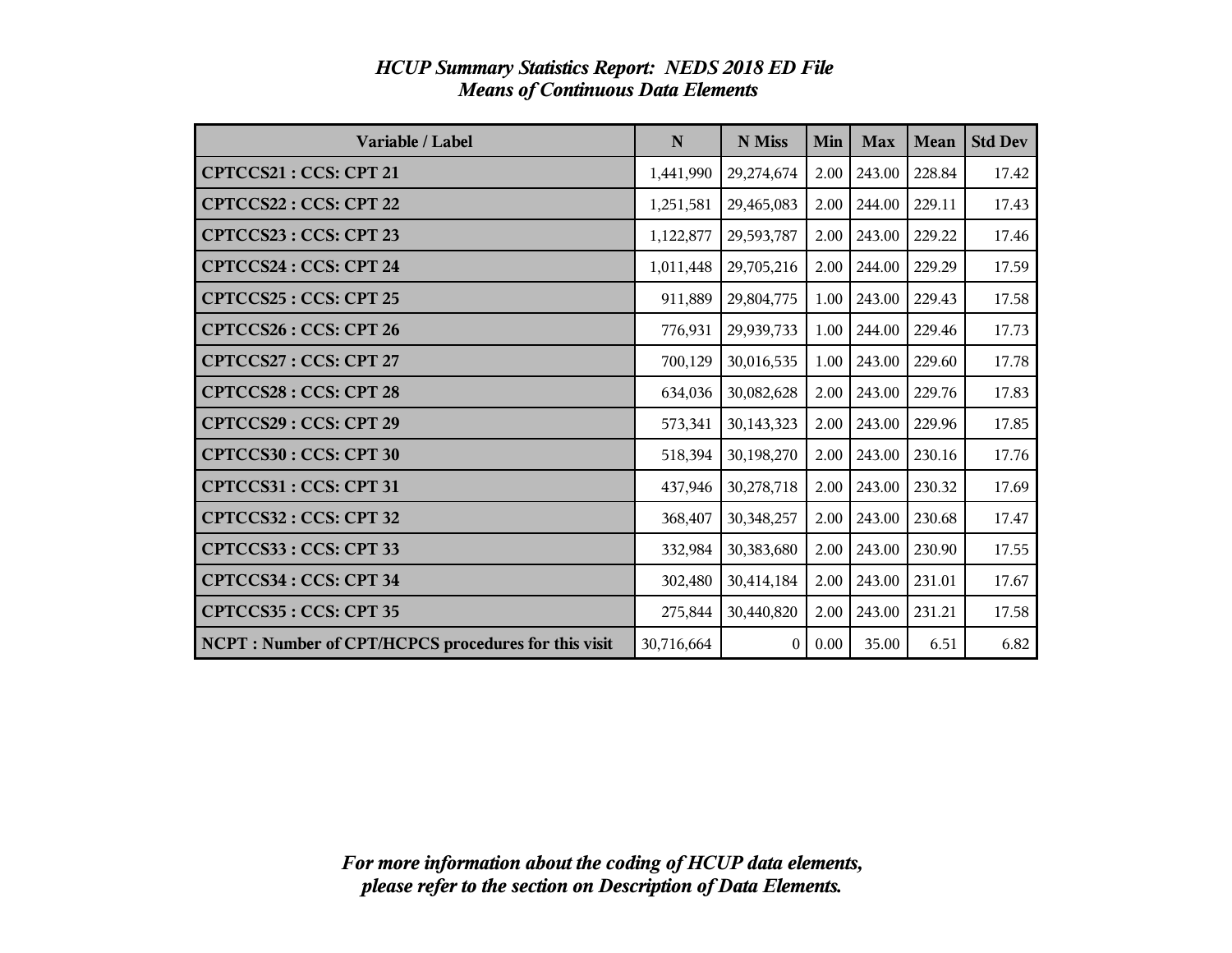| CPT1                                  | Frequency  | Percent |
|---------------------------------------|------------|---------|
| <b>Blank</b>                          | 2,124,006  | 6.91    |
| Anesthesia                            | 5,666      | 0.02    |
| Other                                 | 441,347    | 1.44    |
| Surgery                               | 2,468,356  | 8.04    |
| Radiology                             | 4,415,876  | 14.38   |
| Pathology and Laboratory              | 2,160,816  | 7.03    |
| Medicine                              | 1,653,953  | 5.38    |
| <b>Evaluation and Management</b>      | 16,188,374 | 52.70   |
| Transportation                        | 5,912      | 0.02    |
| Medical and Surgical Supplies         | 5,383      | 0.02    |
| Miscellaneous and Experimental        | 59,732     | 0.19    |
| <b>Enteral and Parenteral Therapy</b> | 68         | 0.00    |
| Dental                                | 610        | 0.00    |
| <b>Durable Medical Equipment</b>      | 330        | 0.00    |
| <b>Temporary Procedures/Services</b>  | 374,411    | 1.22    |
| Drugs (Non-oral)                      | 602,949    | 1.96    |
| <b>Chemotherapy Drugs</b>             | 674        | 0.00    |
| Orthotic                              | 11,657     | 0.04    |
| Prosthetic                            | 44         | 0.00    |
| <b>Temporary Codes</b>                | 11         | 0.00    |
| Private Payer Codes                   | 9,291      | 0.03    |
| Vision                                | 12         | 0.00    |
| Hearing                               | $\leq 10$  | $* * *$ |
| <b>Local Codes</b>                    | 1,152      | 0.00    |
| CPT/HCPCS inconsistent with sex       | 197        | 0.00    |
| Invalid CPT/HCPCS (invl)              | 185,836    | 0.61    |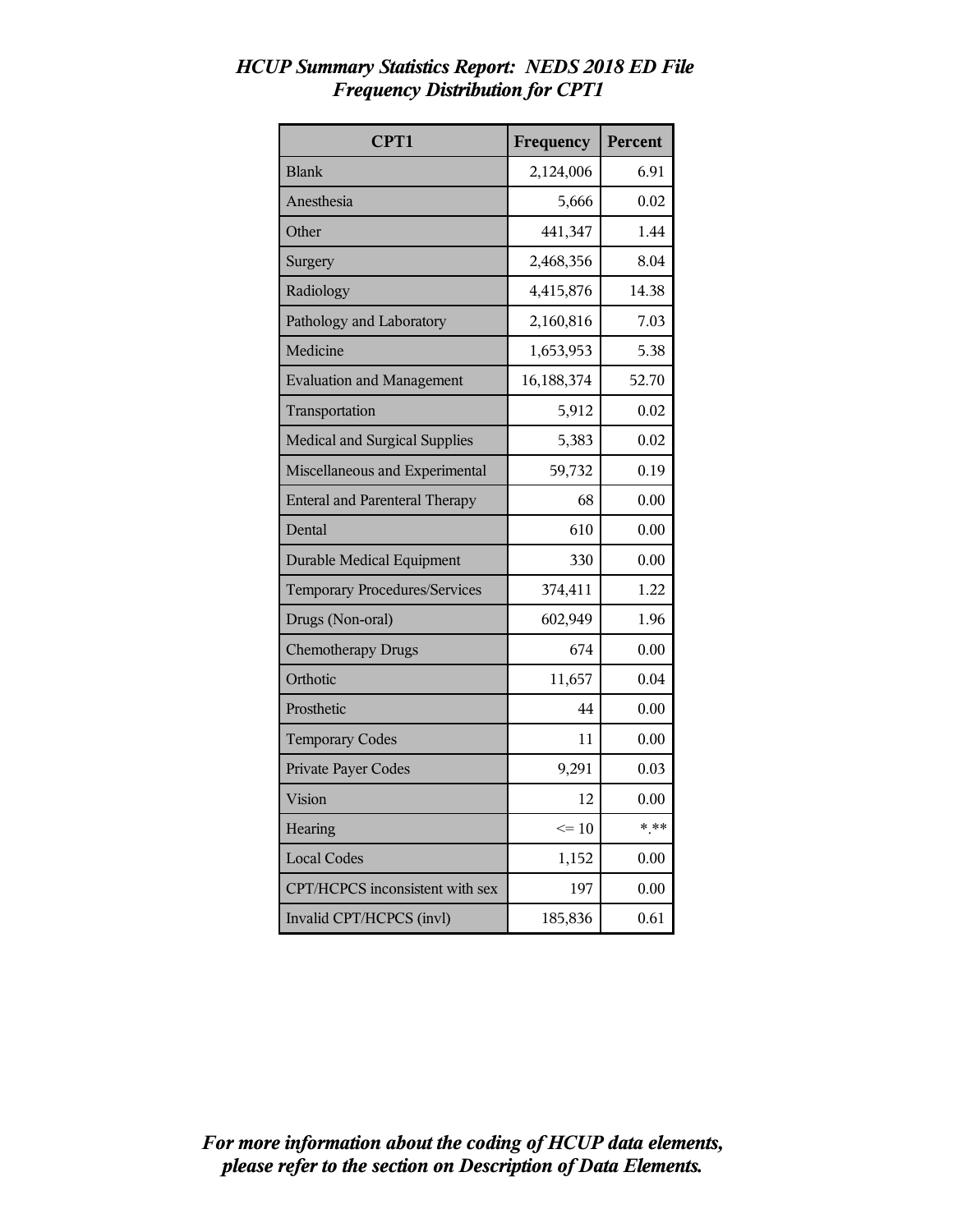| <b>CPTCCS1</b>                                                                | Frequency | Percent |
|-------------------------------------------------------------------------------|-----------|---------|
| $\therefore$ Missing                                                          | 2,129,139 | 6.93    |
| A: Invalid                                                                    | 185,836   | 0.61    |
| C: Inconsistent                                                               | 197       | 0.00    |
| 1: Incision and excision of CNS                                               | 14        | 0.00    |
| 2: Insertion, replacement, or removal of extracranial ventricular shunt       | 138       | 0.00    |
| 3: Laminectomy, excision intervertebral disc                                  | 481       | 0.00    |
| 4: Diagnostic spinal tap                                                      | 6,929     | 0.02    |
| 5: Insertion of catheter or spinal stimulator and injection into spinal canal | 571       | 0.00    |
| 6: Decompression peripheral nerve                                             | 111       | 0.00    |
| 7: Other diagnostic nervous system procedures                                 | 78        | 0.00    |
| 8: Other non-OR or closed therapeutic nervous system procedures               | 19,701    | 0.06    |
| 9: Other OR therapeutic nervous system procedures                             | 1,177     | 0.00    |
| 10: Thyroidectomy, partial or complete                                        | 64        | 0.00    |
| 11: Diagnostic endocrine procedures                                           | $\leq 10$ | $*$ **  |
| 12: Other therapeutic endocrine procedures                                    | 34        | 0.00    |
| 13: Corneal transplant                                                        | 12        | 0.00    |
| 14: Glaucoma procedures                                                       | 52        | 0.00    |
| 15: Lens and cataract procedures                                              | 96        | 0.00    |
| 16: Repair of retinal tear, detachment                                        | 233       | 0.00    |
| 17: Destruction of lesion of retina and choroid                               | 17        | 0.00    |
| 18: Diagnostic procedures on eye                                              | 255       | 0.00    |
| 19: Other therapeutic procedures on eyelids, conjunctiva, cornea              | 2,706     | 0.01    |
| 20: Other intraocular therapeutic procedures                                  | 223       | 0.00    |
| 21: Other extraocular muscle and orbit therapeutic procedures                 | 48        | 0.00    |
| 22: Tympanoplasty                                                             | $\leq 10$ | $***$   |
| 23: Myringotomy                                                               | 40        | 0.00    |
| 24: Mastoidectomy                                                             | $\leq 10$ | * **    |
| 25: Diagnostic procedures on ear                                              | $\leq 10$ | * **    |
| 26: Other therapeutic ear procedures                                          | 13,522    | 0.04    |
| 27: Control of epistaxis                                                      | 15,248    | 0.05    |
| 28: Plastic procedures on nose                                                | 53        | 0.00    |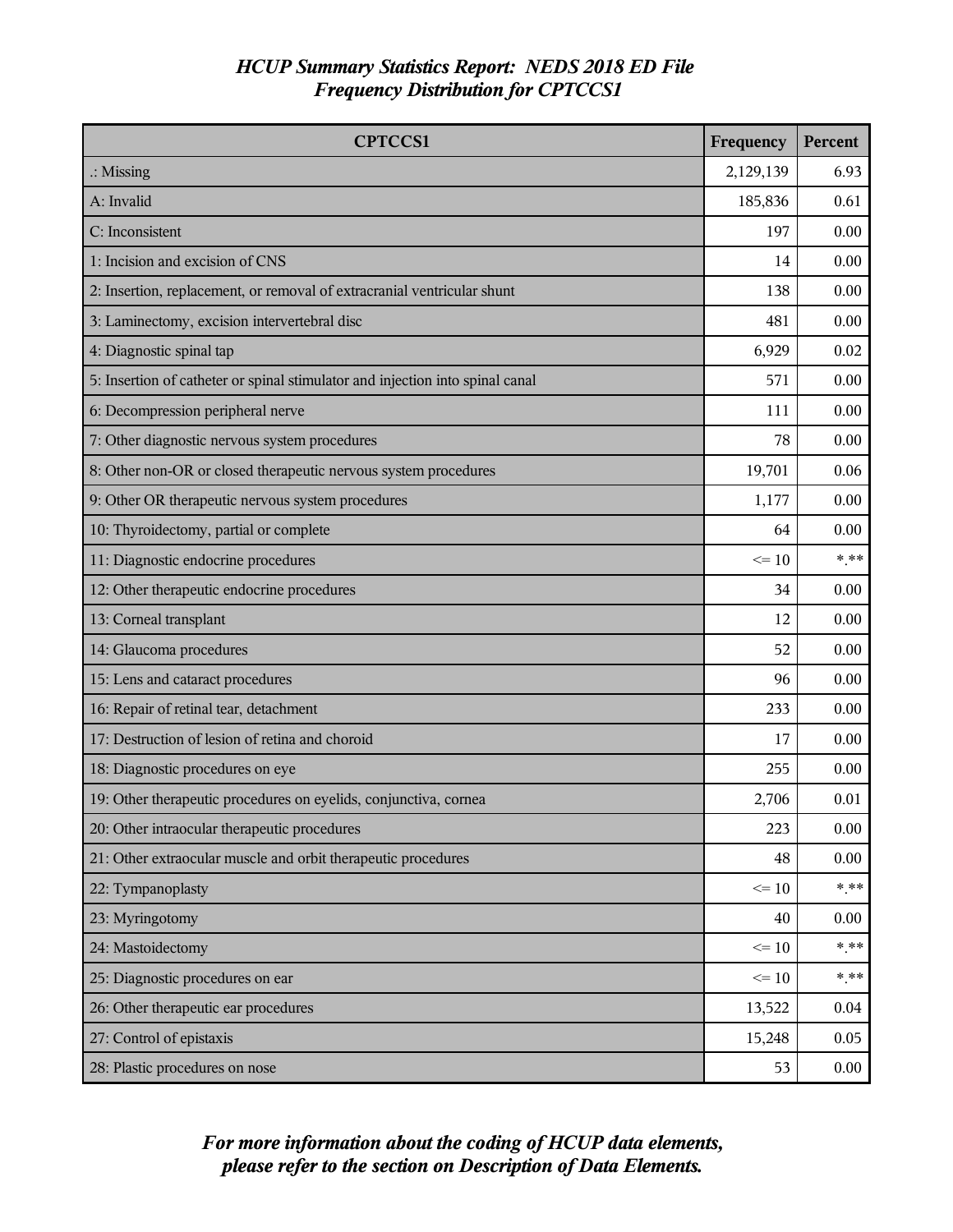| <b>CPTCCS1</b>                                                                                       | Frequency | Percent  |
|------------------------------------------------------------------------------------------------------|-----------|----------|
| 29: Oral and Dental Services                                                                         | 6,130     | 0.02     |
| 30: Tonsillectomy and/or adenoidectomy                                                               | 263       | 0.00     |
| 31: Diagnostic procedures on nose, mouth and pharynx                                                 | 468       | 0.00     |
| 32: Other non-OR therapeutic procedures on nose, mouth and pharynx                                   | 1,642     | 0.01     |
| 33: Other OR therapeutic procedures on nose, mouth and pharynx                                       | 4,820     | 0.02     |
| 34: Tracheostomy, temporary and permanent                                                            | 79        | 0.00     |
| 35: Tracheoscopy and laryngoscopy with biopsy                                                        | 1,103     | 0.00     |
| 36: Lobectomy or pneumonectomy                                                                       | $\leq 10$ | $* * *$  |
| 37: Diagnostic bronchoscopy and biopsy of bronchus                                                   | 544       | 0.00     |
| 38: Other diagnostic procedures on lung and bronchus                                                 | 620       | 0.00     |
| 39: Incision of pleura, thoracentesis, chest drainage                                                | 3,287     | 0.01     |
| 40: Other diagnostic procedures of respiratory tract and mediastinum                                 | $\leq$ 10 | $* * *$  |
| 41: Other non-OR therapeutic procedures on respiratory system                                        | 598       | 0.00     |
| 42: Other OR therapeutic procedures on respiratory system                                            | 978       | 0.00     |
| 43: Heart valve procedures                                                                           | $\leq 10$ | $*$ **   |
| 44: Coronary artery bypass graft (CABG)                                                              | $\leq$ 10 | $***$    |
| 45: Percutaneous transluminal coronary angioplasty (PTCA)                                            | 2,554     | 0.01     |
| 46: Coronary thrombolysis                                                                            | 16        | 0.00     |
| 47: Diagnostic cardiac catheterization, coronary arteriography                                       | 17,406    | 0.06     |
| 48: Insertion, revision, replacement, removal of cardiac pacemaker or cardioverter/defibrillator     | 1,224     | 0.00     |
| 49: Other OR heart procedures                                                                        | 126       | 0.00     |
| 50: Extracorporeal circulation auxiliary to open heart procedures                                    | 13        | 0.00     |
| 51: Endarterectomy, vessel of head and neck                                                          | $\leq 10$ | * **     |
| 52: Aortic resection, replacement or anastomosis                                                     | 21        | 0.00     |
| 53: Varicose vein stripping, lower limb                                                              | 26        | 0.00     |
| 54: Other vascular catheterization, not heart                                                        | 30,060    | 0.10     |
| 55: Peripheral vascular bypass                                                                       | $\leq 10$ | $*$ $**$ |
| 56: Other vascular bypass and shunt, not heart                                                       | $\leq 10$ | * **     |
| 57: Creation, revision and removal of arteriovenous fistula or vessel-to-vessel cannula for dialysis | 1,718     | 0.01     |
| 58: Hemodialysis                                                                                     | 10,112    | 0.03     |
| 59: Other OR procedures on vessels of head and neck                                                  | 104       | 0.00     |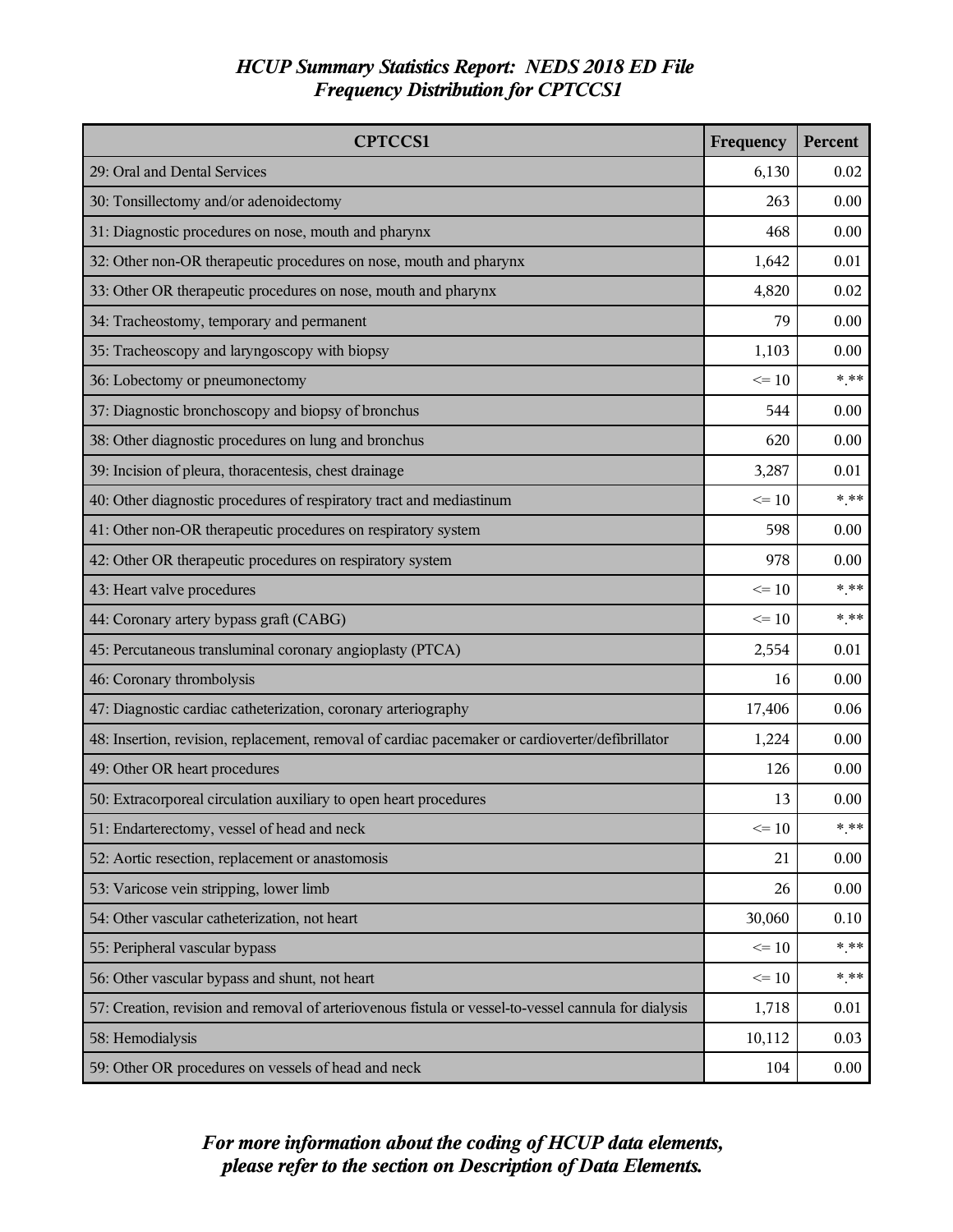| <b>CPTCCS1</b>                                                | Frequency | Percent |
|---------------------------------------------------------------|-----------|---------|
| 60: Embolectomy and endarterectomy of lower limbs             | 13        | 0.00    |
| 61: Other OR procedures on vessels other than head and neck   | 1,098     | 0.00    |
| 62: Other diagnostic cardiovascular procedures                | 1,255     | 0.00    |
| 63: Other non-OR therapeutic cardiovascular procedures        | 12,578    | 0.04    |
| 64: Bone marrow transplant                                    | $\leq 10$ | $***$   |
| 65: Bone marrow biopsy                                        |           | 0.00    |
| 66: Procedures on spleen                                      | $\leq 10$ | * **    |
| 67: Other therapeutic procedures, hemic and lymphatic system  | 412       | 0.00    |
| 68: Injection or ligation of esophageal varices               | 93        | 0.00    |
| 69: Esophageal dilatation                                     | 894       | 0.00    |
| 70: Upper gastrointestinal endoscopy, biopsy                  | 18,845    | 0.06    |
| 71: Gastrostomy, temporary and permanent                      | 9,484     | 0.03    |
| 72: Colostomy, temporary and permanent                        | 11        | 0.00    |
| 73: Ileostomy and other enterostomy                           | 452       | 0.00    |
| 75: Small bowel resection                                     |           | 0.00    |
| 76: Colonoscopy and biopsy                                    |           | 0.01    |
| 77: Proctoscopy and anorectal biopsy                          |           | 0.00    |
| 78: Colorectal resection                                      |           | 0.00    |
| 79: Local excision of large intestine lesion (not endoscopic) | $\leq 10$ | $*$ **  |
| 80: Appendectomy                                              | 30,265    | 0.10    |
| 81: Hemorrhoid procedures                                     | 1,488     | 0.00    |
| 82: Endoscopic retrograde cannulation of pancreas (ERCP)      | 695       | 0.00    |
| 83: Biopsy of liver                                           | 203       | 0.00    |
| 84: Cholecystectomy and common duct exploration               | 15,119    | 0.05    |
| 85: Inguinal and femoral hernia repair                        | 1,249     | 0.00    |
| 86: Other hernia repair                                       |           | 0.00    |
| 87: Laparoscopy                                               |           | 0.00    |
| 88: Abdominal paracentesis                                    |           | 0.03    |
| 89: Exploratory laparotomy                                    |           | 0.00    |
| 90: Excision, lysis peritoneal adhesions                      |           | $***$   |
| 91: Peritoneal dialysis                                       | 115       | 0.00    |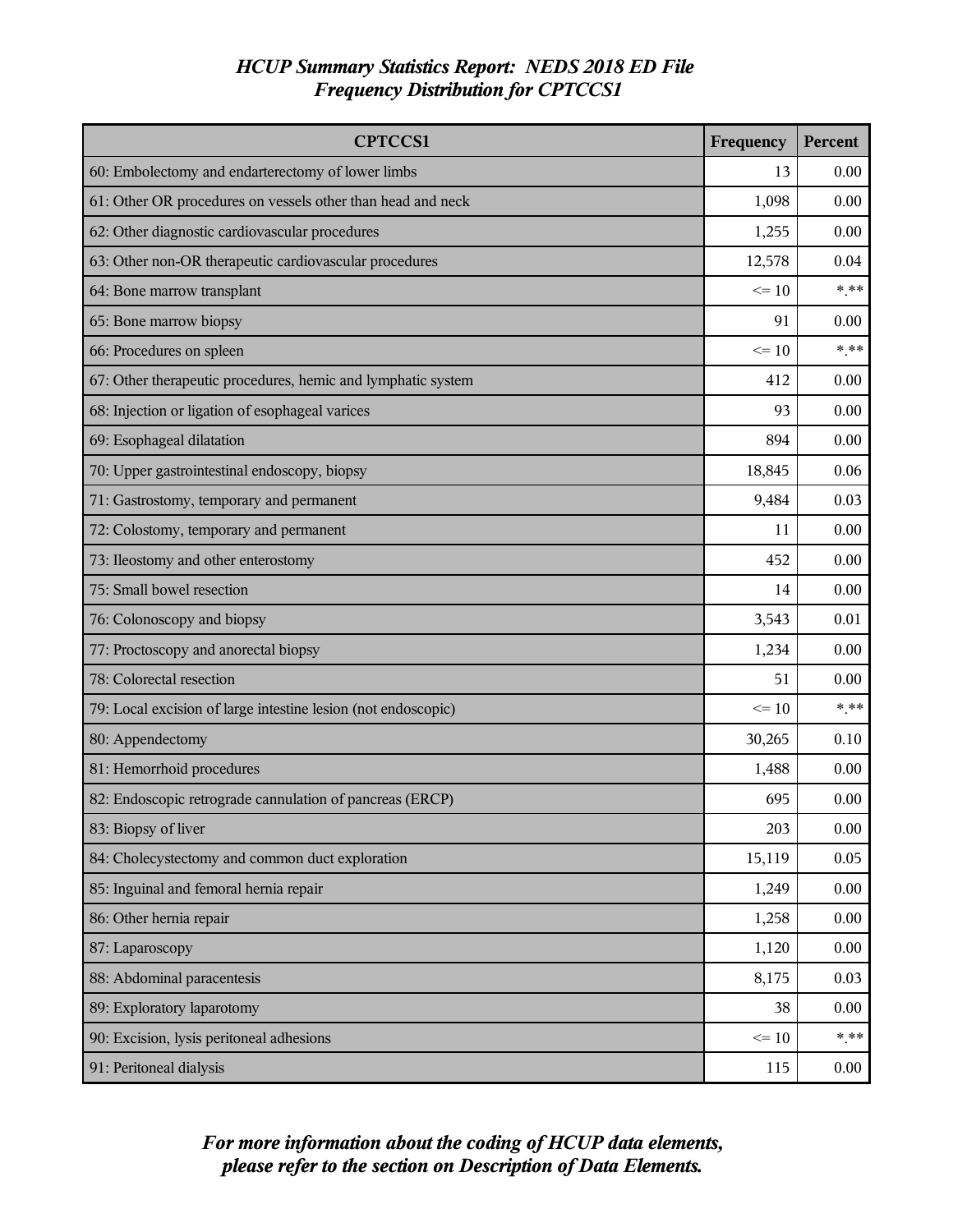| <b>CPTCCS1</b>                                                        | Frequency | Percent |
|-----------------------------------------------------------------------|-----------|---------|
| 92: Other bowel diagnostic procedures                                 | $\leq 10$ | $***$   |
| 93: Other non-OR upper GI therapeutic procedures                      | 92        | 0.00    |
| 94: Other OR upper GI therapeutic procedures                          | 201       | 0.00    |
| 95: Other non-OR lower GI therapeutic procedures                      | 27        | 0.00    |
| 96: Other OR lower GI therapeutic procedures                          | 4,598     | 0.01    |
| 97: Other gastrointestinal diagnostic procedures                      | 183       | 0.00    |
| 98: Other non-OR gastrointestinal therapeutic procedures              | 311       | 0.00    |
| 99: Other OR gastrointestinal therapeutic procedures                  | 733       | 0.00    |
| 100: Endoscopy and endoscopic biopsy of the urinary tract             | 569       | 0.00    |
| 101: Transurethral excision, drainage, or removal urinary obstruction | 2,556     | 0.01    |
| 102: Ureteral catheterization                                         | 5,219     | 0.02    |
| 103: Nephrotomy and nephrostomy                                       | 1,327     | 0.00    |
| 104: Nephrectomy, partial or complete                                 | $\leq 10$ | $*$ **  |
| 106: Genitourinary incontinence procedures                            | 34        | 0.00    |
| 107: Extracorporeal lithotripsy, urinary                              |           | 0.01    |
| 108: Indwelling catheter                                              |           | 0.12    |
| 109: Procedures on the urethra                                        |           | 0.00    |
| 110: Other diagnostic procedures of urinary tract                     |           | 0.01    |
| 111: Other non-OR therapeutic procedures of urinary tract             | 2,215     | 0.01    |
| 112: Other OR therapeutic procedures of urinary tract                 | 621       | 0.00    |
| 113: Transurethral resection of prostate (TURP)                       | 196       | 0.00    |
| 114: Open prostatectomy                                               | $\leq 10$ | $***$   |
| 115: Circumcision                                                     | 105       | 0.00    |
| 116: Diagnostic procedures, male genital                              | 210       | 0.00    |
| 117: Other non-OR therapeutic procedures, male genital                | 851       | 0.00    |
| 118: Other OR therapeutic procedures, male genital                    |           | 0.01    |
| 119: Oophorectomy, unilateral and bilateral                           |           | 0.00    |
| 120: Other operations on ovary                                        |           | 0.00    |
| 121: Ligation of fallopian tubes                                      |           | 0.00    |
| 122: Removal of ectopic pregnancy                                     |           | 0.01    |
| 123: Other operations on fallopian tubes                              | 35        | 0.00    |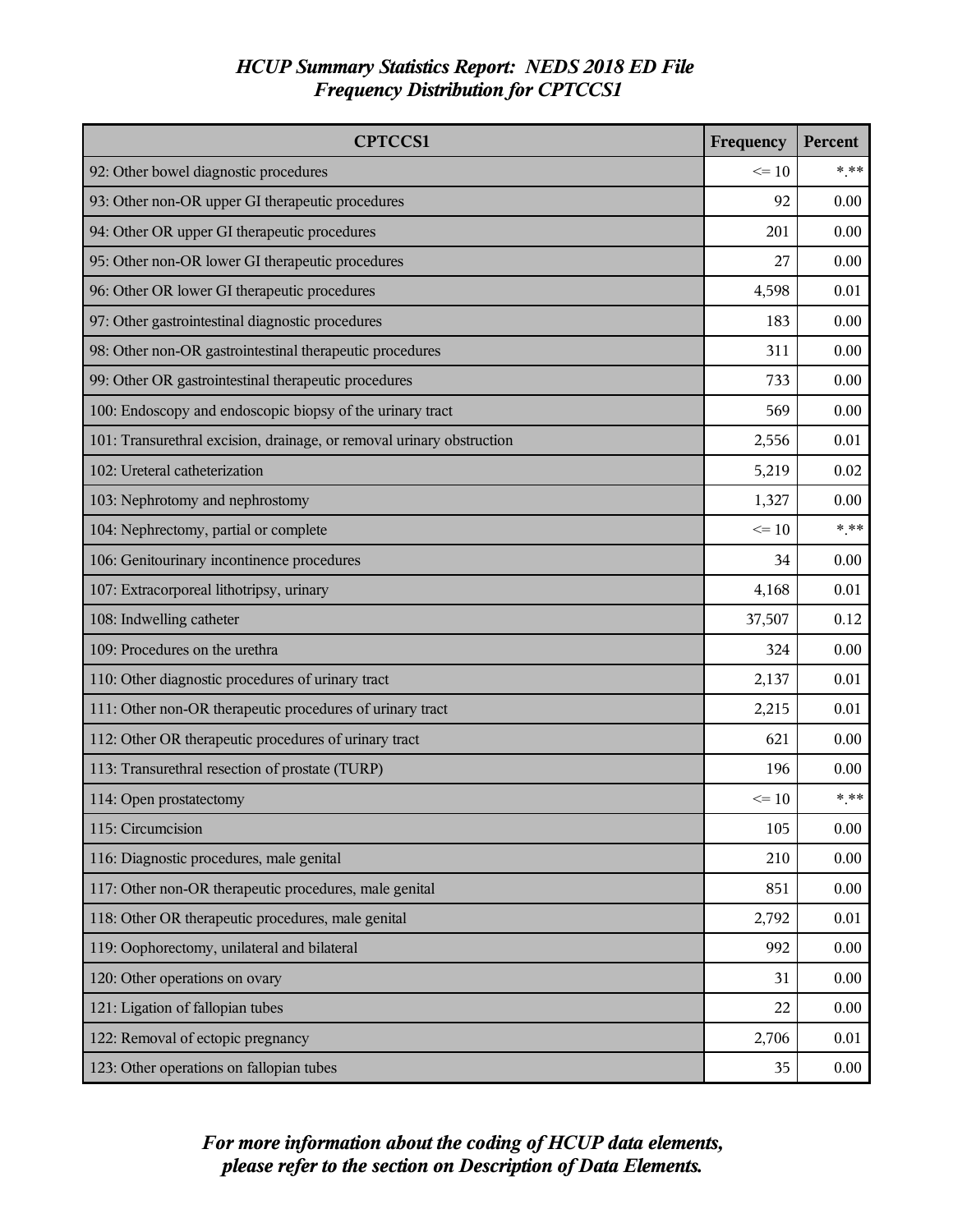| <b>CPTCCS1</b>                                                                       | Frequency | Percent |
|--------------------------------------------------------------------------------------|-----------|---------|
| 124: Hysterectomy, abdominal and vaginal                                             | 252       | 0.00    |
| 125: Other excision of cervix and uterus                                             | 177       | 0.00    |
| 126: Abortion (termination of pregnancy)                                             | 44        | 0.00    |
| 127: Dilatation and curettage (D&C), aspiration after delivery or abortion           | 4,185     | 0.01    |
| 128: Diagnostic dilatation and curettage (D&C)                                       | 295       | 0.00    |
| 129: Repair of cystocele and rectocele, obliteration of vaginal vault                | 60        | 0.00    |
| 130: Other diagnostic procedures, female organs                                      | 646       | 0.00    |
| 131: Other non-OR therapeutic procedures, female organs                              | 485       | 0.00    |
| 132: Other OR therapeutic procedures, female organs                                  | 7,110     | 0.02    |
| 134: Cesarean section                                                                | 37        | 0.00    |
| 135: Forceps, vacuum, and breech delivery                                            | 111       | 0.00    |
| 137: Other procedures to assist delivery                                             | 133       | 0.00    |
| 138: Diagnostic amniocentesis                                                        | 154       | 0.00    |
| 139: Fetal monitoring                                                                | 15,962    | 0.05    |
| 140: Repair of current obstetric laceration                                          | 69        | 0.00    |
| 141: Other therapeutic obstetrical procedures                                        |           | 0.00    |
| 142: Partial excision bone                                                           | 264       | 0.00    |
| 143: Bunionectomy or repair of toe deformities                                       |           | 0.00    |
| 144: Treatment, facial fracture or dislocation                                       |           | 0.01    |
| 145: Treatment, fracture or dislocation of radius and ulna                           | 27,090    | 0.09    |
| 146: Treatment, fracture or dislocation of hip and femur                             | 4,051     | 0.01    |
| 147: Treatment, fracture or dislocation of lower extremity (other than hip or femur) | 12,930    | 0.04    |
| 148: Other fracture and dislocation procedure                                        | 27,346    | 0.09    |
| 149: Arthroscopy                                                                     | 35        | 0.00    |
| 150: Division of joint capsule, ligament or cartilage                                | 18        | 0.00    |
| 151: Excision of semilunar cartilage of knee                                         | 117       | 0.00    |
| 152: Arthroplasty knee                                                               | 73        | 0.00    |
| 153: Hip replacement, total and partial                                              | 26        | 0.00    |
| 154: Arthroplasty other than hip or knee                                             |           | 0.00    |
| 155: Arthrocentesis                                                                  | 7,132     | 0.02    |
| 156: Injections and aspirations of muscles, tendons, bursa, joints and soft tissue   | 3,421     | 0.01    |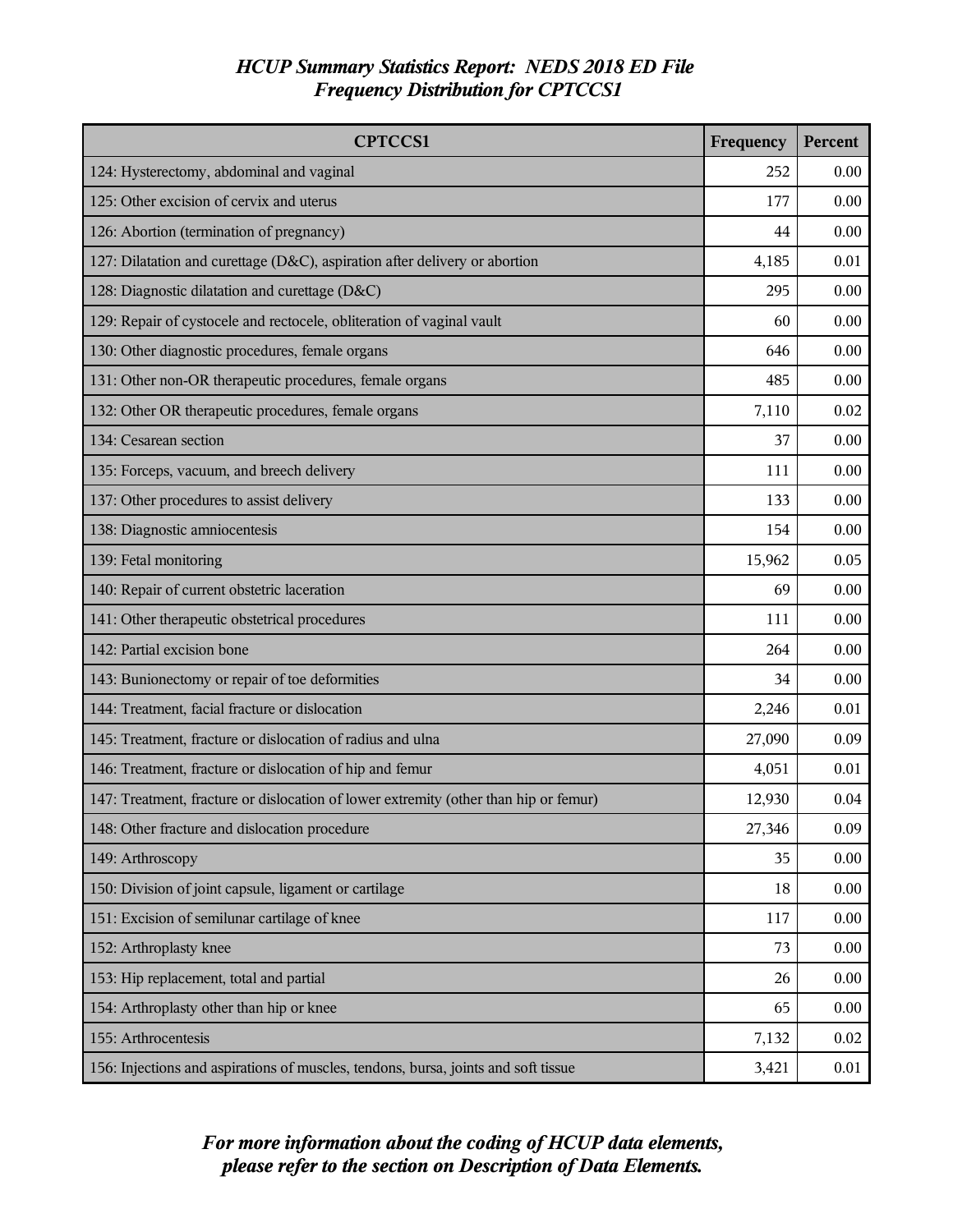| <b>CPTCCS1</b>                                                     | Frequency | Percent |
|--------------------------------------------------------------------|-----------|---------|
| 157: Amputation of lower extremity                                 | 146       | 0.00    |
| 158: Spinal fusion                                                 | 54        | 0.00    |
| 159: Other diagnostic procedures on musculoskeletal system         | 197       | 0.00    |
| 160: Other therapeutic procedures on muscles and tendons           | 2,586     | 0.01    |
| 161: Other OR therapeutic procedures on bone                       |           | 0.00    |
| 162: Other OR therapeutic procedures on joints                     | 448       | 0.00    |
| 163: Other non-OR therapeutic procedures on musculoskeletal system | 248       | 0.00    |
| 164: Other OR therapeutic procedures on musculoskeletal system     | 1,395     | 0.00    |
| 165: Breast biopsy and other diagnostic procedures on breast       | 158       | 0.00    |
| 166: Lumpectomy, quadrantectomy of breast                          | 76        | 0.00    |
| 167: Mastectomy                                                    | 65        | 0.00    |
| 168: Incision and drainage, skin and subcutaneous tissue           | 96,235    | 0.31    |
| 169: Debridement of wound, infection or burn                       | 14,756    | 0.05    |
| 170: Excision of skin lesion                                       | 4,811     | 0.02    |
| 171: Suture of skin and subcutaneous tissue                        | 352,960   | 1.15    |
| 172: Skin graft                                                    | 792       | 0.00    |
| 173: Other diagnostic procedures on skin and subcutaneous tissue   | 1,076     | 0.00    |
| 174: Other non-OR therapeutic procedures on skin and breast        |           | 0.07    |
| 175: Other OR therapeutic procedures on skin and breast            |           | 0.01    |
| 176: Other organ transplantation                                   | $\leq 10$ | * **    |
| 177: Computerized axial tomography (CT) scan head                  | 775,713   | 2.53    |
| 178: CT scan chest                                                 | 205,322   | 0.67    |
| 179: CT scan abdomen                                               | 1,099,618 | 3.58    |
| 180: Other CT scan                                                 | 301,726   | 0.98    |
| 181: Myelogram                                                     | 71        | 0.00    |
| 182: Mammography                                                   |           | 0.00    |
| 183: Routine chest X-ray                                           |           | 2.00    |
| 184: Intraoperative cholangiogram                                  |           | 0.00    |
| 185: Upper gastrointestinal X-ray                                  |           | 0.00    |
| 186: Lower gastrointestinal X-ray                                  |           | 0.00    |
| 187: Intravenous pyelogram                                         | 13        | 0.00    |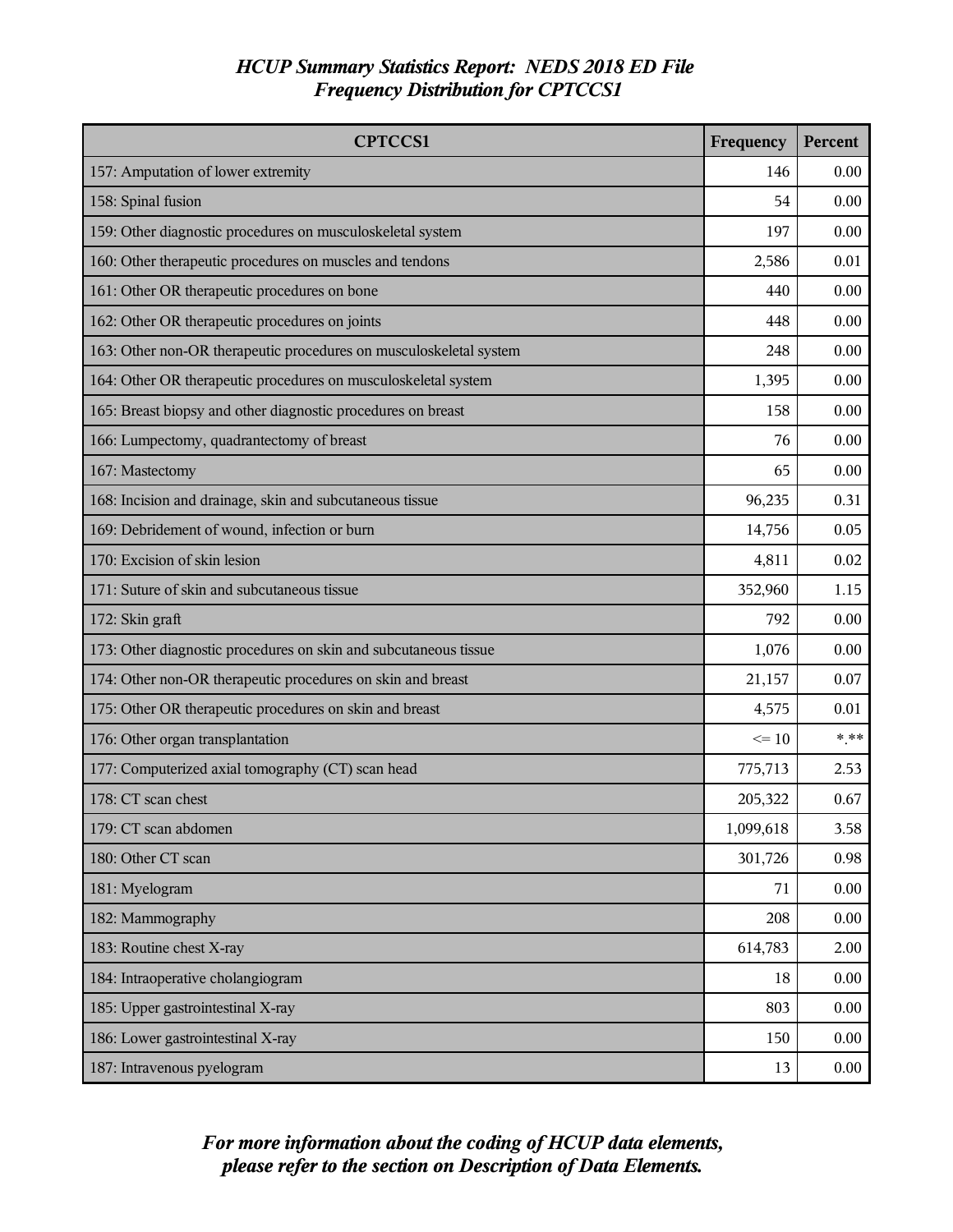| <b>CPTCCS1</b>                                                      | Frequency | Percent  |
|---------------------------------------------------------------------|-----------|----------|
| 189: Contrast aortogram                                             | 2,008     | 0.01     |
| 190: Contrast arteriogram of femoral and lower extremity arteries   | $\leq 10$ | $***$    |
| 191: Arterio- or venogram (not heart and head)                      | 14,903    | 0.05     |
| 192: Diagnostic ultrasound of head and neck                         | 4,269     | 0.01     |
| 193: Diagnostic ultrasound of heart (echocardiogram)                | 46,235    | 0.15     |
| 195: Diagnostic ultrasound of urinary tract                         |           | 0.00     |
| 196: Diagnostic ultrasound of abdomen or retroperitoneum            | 89,455    | 0.29     |
| 197: Other diagnostic ultrasound                                    | 240,480   | 0.78     |
| 198: Magnetic resonance imaging                                     | 107,306   | 0.35     |
| 199: Electroencephalogram (EEG)                                     | 3,455     | 0.01     |
| 200: Nonoperative urinary system measurements                       | 232,943   | 0.76     |
| 201: Cardiac stress tests                                           | 1,851     | 0.01     |
| 202: Electrocardiogram                                              | 211,527   | 0.69     |
| 203: Electrographic cardiac monitoring                              | 2,240     | 0.01     |
| 205: Arterial blood gases                                           | 3,989     | 0.01     |
| 206: Microscopic examination (bacterial smear, culture, toxicology) |           | 2.45     |
| 207: Radioisotope bone scan                                         | 151       | 0.00     |
| 208: Radioisotope pulmonary scan                                    |           | 0.01     |
| 209: Radioisotope scan and function studies                         | 61,886    | 0.20     |
| 210: Other radioisotope scan                                        | 112       | 0.00     |
| 211: Therapeutic radiology                                          | 784       | 0.00     |
| 212: Diagnostic physical therapy                                    | 1,648     | 0.01     |
| 213: Physical therapy exercises, manipulation, and other procedures | 4,587     | $0.01\,$ |
| 214: Traction, splints, and other wound care                        | 144,510   | 0.47     |
| 215: Other physical therapy and rehabilitation                      | 536       | 0.00     |
| 216: Respiratory intubation and mechanical ventilation              |           | 0.03     |
| 217: Other respiratory therapy                                      | 105,985   | 0.35     |
| 218: Psychological and psychiatric evaluation and therapy           |           | 0.08     |
| 219: Alcohol and drug rehabilitation/detoxification                 |           | 0.00     |
| 220: Ophthalmologic and otologic diagnosis and treatment            | 869       | 0.00     |
| 221: Nasogastric tube                                               | 555       | 0.00     |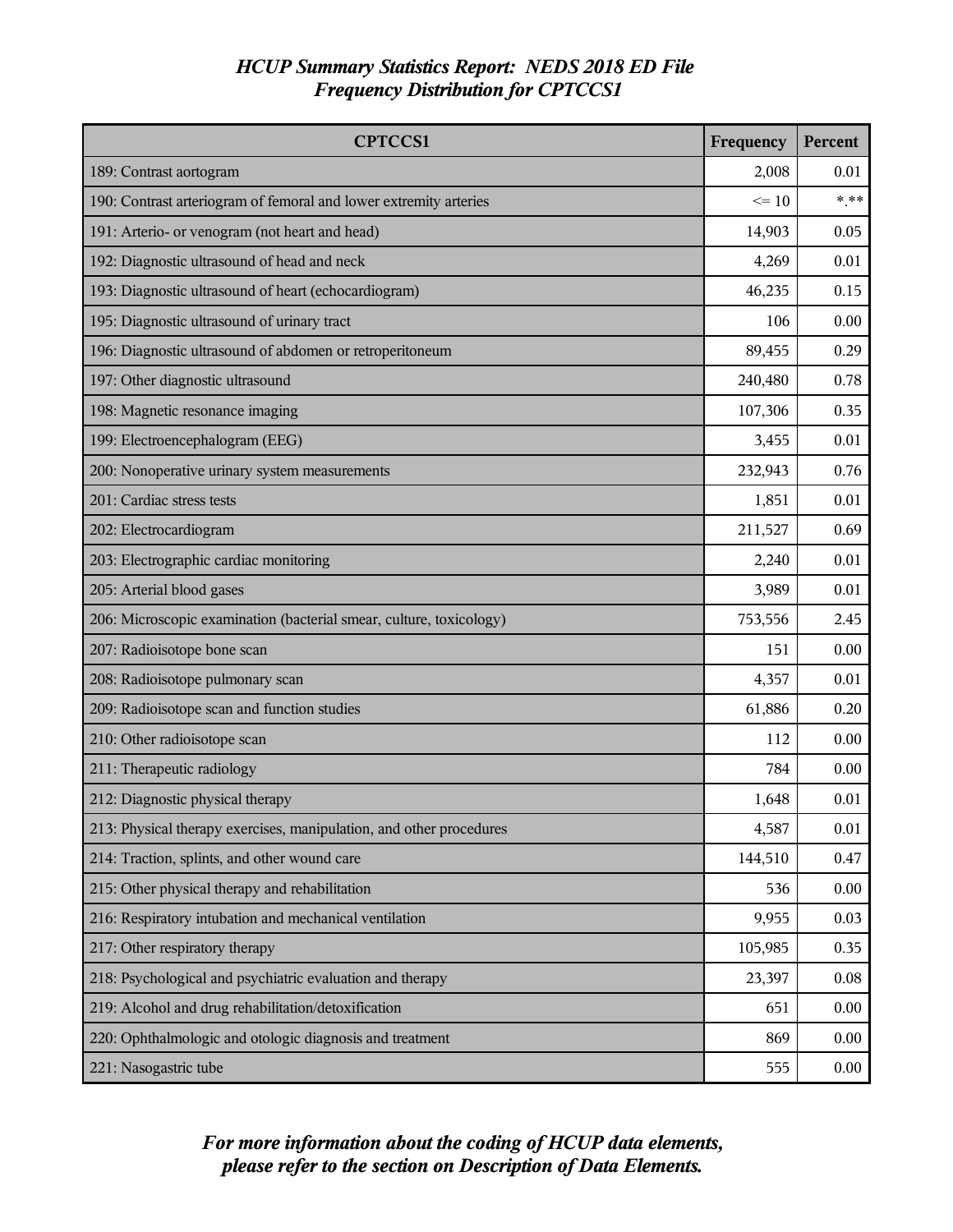| <b>CPTCCS1</b>                                                         | Frequency  | Percent |
|------------------------------------------------------------------------|------------|---------|
| 222: Blood transfusion                                                 | 14,443     | 0.05    |
| 224: Cancer chemotherapy                                               | 164        | 0.00    |
| 225: Conversion of cardiac rhythm                                      | 256        | 0.00    |
| 226: Other diagnostic radiology and related techniques                 | 1,031,104  | 3.36    |
| 227: Other diagnostic procedures (interview, evaluation, consultation) | 16,340,702 | 53.20   |
| 228: Prophylactic vaccinations and inoculations                        | 86,827     | 0.28    |
| 229: Nonoperative removal of foreign body                              | 20,713     | 0.07    |
| 230: Extracorporeal shock wave, other than urinary                     | $\leq$ 10  | $*$ **  |
| 231: Other therapeutic procedures                                      | 2,344,158  | 7.63    |
| 232: Anesthesia                                                        | 5,176      | 0.02    |
| 233: Laboratory - Chemistry and Hematology                             | 1,369,104  | 4.46    |
| 234: Pathology                                                         |            | 0.01    |
| 235: Other Laboratory                                                  | 166,561    | 0.54    |
| 236: Home Health Services                                              | $\leq 10$  | * **    |
| 237: Ancillary Services                                                | 202,792    | 0.66    |
| 239: Transportation - patient, provider, equipment                     | 5,916      | 0.02    |
| 240: Medications (Injections, infusions and other forms)               |            | 2.15    |
| 241: Visual aids and other optical supplies                            |            | 0.00    |
| 242: Hearing devices and audiology supplies                            |            | * **    |
| 243: DME and supplies                                                  | 134,872    | 0.44    |
| 244: Gastric bypass and volume reduction                               | 71         | 0.00    |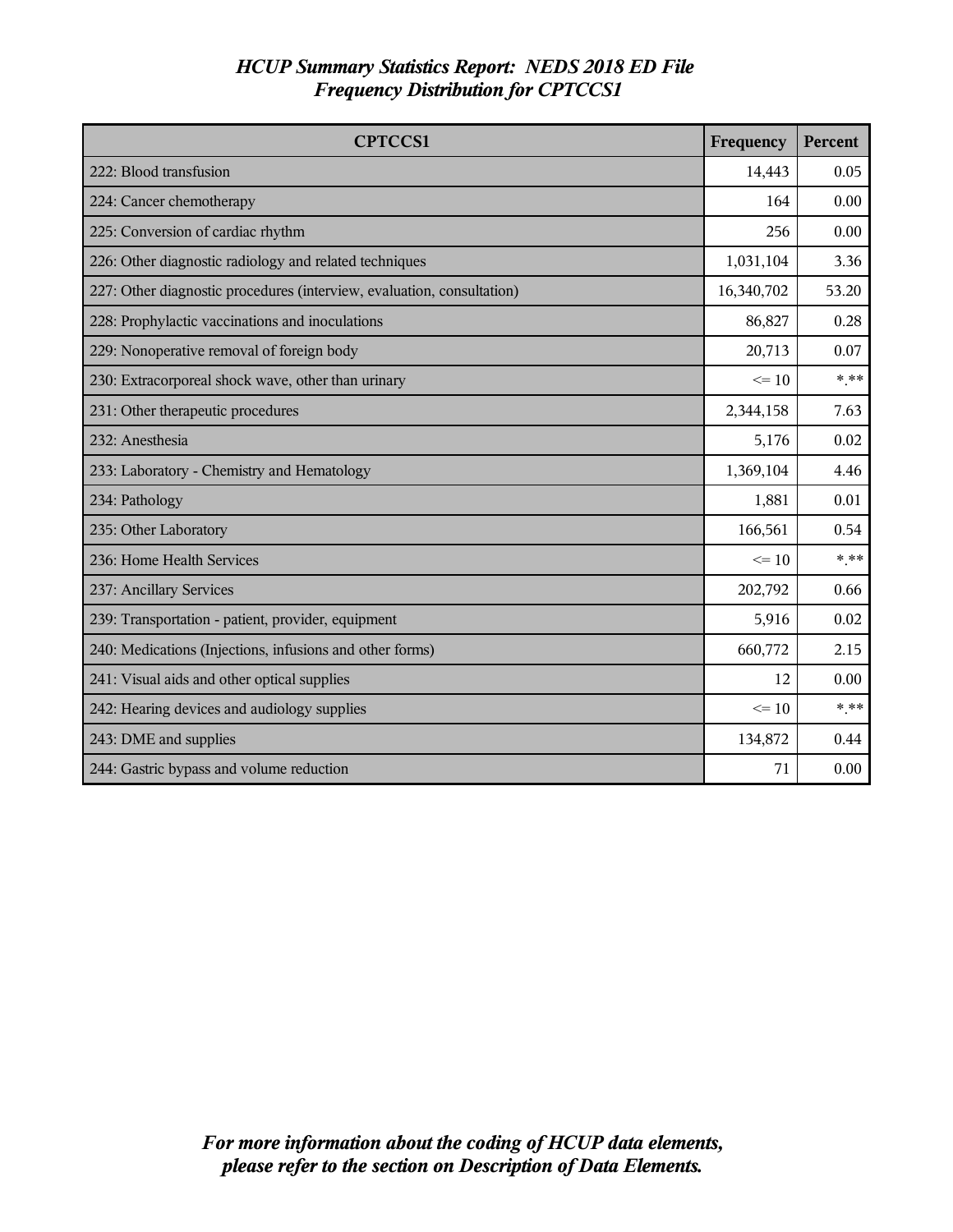| <b>NCPT</b>    | Frequency | Percent |
|----------------|-----------|---------|
| $\overline{0}$ | 2,124,006 | 6.91    |
| 1              | 5,297,351 | 17.25   |
| $\overline{c}$ | 3,992,976 | 13.00   |
| 3              | 2,898,179 | 9.44    |
| 4              | 2,087,774 | 6.80    |
| 5              | 1,560,141 | 5.08    |
| 6              | 1,367,974 | 4.45    |
| 7              | 1,274,296 | 4.15    |
| 8              | 1,226,792 | 3.99    |
| 9              | 1,151,889 | 3.75    |
| 10             | 1,064,132 | 3.46    |
| 11             | 962,980   | 3.14    |
| 12             | 954,062   | 3.11    |
| 13             | 701,059   | 2.28    |
| 14             | 594,582   | 1.94    |
| 15             | 491,628   | 1.60    |
| 16             | 400,185   | 1.30    |
| 17             | 328,290   | 1.07    |
| 18             | 273,609   | 0.89    |
| 19             | 224,486   | 0.73    |
| 20             | 282,097   | 0.92    |
| 21             | 189,942   | 0.62    |
| 22             | 128,362   | 0.42    |
| 23             | 110,954   | 0.36    |
| 24             | 99,179    | 0.32    |
| 25             | 136,161   | 0.44    |
| 26             | 76,531    | 0.25    |
| 27             | 66,027    | 0.21    |
| 28             | 60,662    | 0.20    |
| 29             | 54,946    | 0.18    |
| 30             | 81,374    | 0.26    |